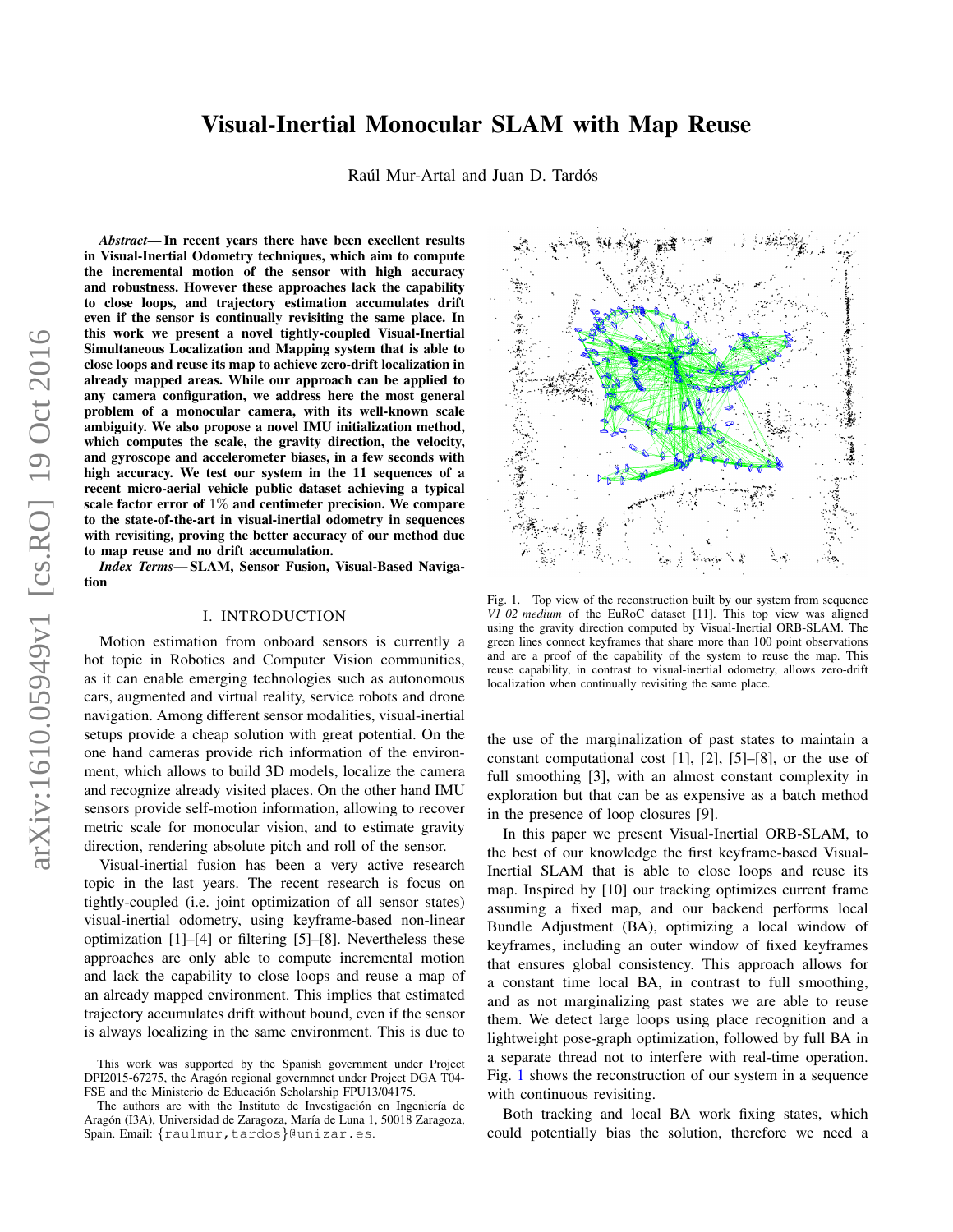very good visual-inertial initialization that provides accurate state values before we start fixing states. To this end we propose in Section [IV](#page-3-0) a novel IMU initialization method that estimates scale, gravity direction, velocity, and gyroscope and accelerometer biases, by processing the keyframes created by ORB-SLAM [12] from a few seconds of video. In contrast to [13]–[15] where vision and IMU are jointly estimated, we only need to estimate the IMU variables, as the vision part is already solved by ORB-SLAM. We divide the initialization into simpler subproblems. We first propose a method to estimate gyroscope biases which are ignored in [13], [14]. We then solve scale and gravity without considering accelerometer bias, in a similar way to [16] (which ignored gyroscope biases and did not solve scale as it uses stereo vision). We then introduce the knowledge of gravity magnitude and solve for accelerometer bias, ignored in [14], [15], also refining scale and gravity direction. In a final step we compute the velocity of all keyframes. We validate the method in real sequences, concluding that it is an efficient, reliable and accurate method that solves IMU biases, gravity, velocity and scale. Moreover our method is general and could be applied to any monocular SLAM system.

#### II. VISUAL-INERTIAL PRELIMINARIES

The input for our Visual-Inertial ORB-SLAM is a stream of IMU measurements and monocular camera frames. We consider a conventional pinhole-camera model [17] with a projection function  $\pi : \mathbb{R}^3 \to \Omega$ , which transforms 3D points  $\mathbf{X}_{\mathbf{C}} \in \mathbb{R}^3$  in camera reference C, into 2D points on the image plane  $\mathbf{x}_c \in \Omega \subset \mathbb{R}^2$ :

<span id="page-1-0"></span>
$$
\pi(\mathbf{X}_{\mathrm{C}}) = \begin{bmatrix} f_u \frac{X_{\mathrm{C}}}{Z_{\mathrm{C}}} + c_u \\ f_v \frac{Y_{\mathrm{C}}}{Z_{\mathrm{C}}} + c_v \end{bmatrix}, \quad \mathbf{X}_{\mathrm{C}} = \begin{bmatrix} X_{\mathrm{C}} \ Y_{\mathrm{C}} \ Z_{\mathrm{C}} \end{bmatrix}^T \tag{1}
$$

where  $\left[f_u, f_v\right]^T$  is the focal length and  $\left[c_u, c_v\right]^T$  the principal point. This projection function does not consider the distortion produced by the camera lens. When we extract keypoints on the image, we undistort their coordinates so that they can be matched to projected points using [\(1\)](#page-1-0).

The IMU, whose reference we denote with B, measures the acceleration  $a_B$  and angular velocity  $\omega_B$  of the sensor at regular intervals  $\Delta t$ , typically at hundreds of Herzs. Both measurements are affected, in addition to sensor noise, by slowly varying biases  $\mathbf{b}_a$  and  $\mathbf{b}_q$  of the accelerometer and gyroscope respectively. Moreover the accelerometer is subject to gravity  $g_W$  and one needs to subtract its effect to compute the motion. The discrete evolution of the IMU orientation  $\mathbf{R}_{\text{WB}} \in \text{SO}(3)$ , position  $_{\text{W}}\mathbf{p}_{\text{B}}$  and velocity  $_{\text{W}}\mathbf{v}_{\text{B}}$ , in the world reference W, can be computed as follows [3]:

$$
\mathbf{R}_{\text{WB}}^{k+1} = \mathbf{R}_{\text{WB}}^{k} \operatorname{Exp} \left( \left( \boldsymbol{\omega}_{\text{B}}^{k} - \boldsymbol{b}_{g}^{k} \right) \Delta t \right) \n\mathbf{w}_{\text{B}}^{k+1} = \mathbf{w}_{\text{B}}^{k} + \mathbf{g}_{\text{W}} \Delta t + \mathbf{R}_{\text{WB}}^{k} \left( \boldsymbol{a}_{\text{B}}^{k} - \boldsymbol{b}_{a}^{k} \right) \Delta t \n\mathbf{w}_{\text{B}}^{k+1} = \mathbf{w}_{\text{B}}^{k} + \mathbf{w}_{\text{B}}^{k} \Delta t + \frac{1}{2} \mathbf{g}_{\text{W}} \Delta t^{2} + \frac{1}{2} \mathbf{R}_{\text{WB}}^{k} \left( \boldsymbol{a}_{\text{B}}^{k} - \boldsymbol{b}_{a}^{k} \right) \Delta t^{2} \n\tag{2}
$$

The motion between two consecutive keyframes can be defined in terms of the preintegration  $\Delta$ **R**,  $\Delta$ **v** and  $\Delta$ **p** from all measurements in-between [16]. We use the recent IMU preintegration described in [3]:

<span id="page-1-2"></span>
$$
\mathbf{R}_{\text{WB}}^{i+1} = \mathbf{R}_{\text{WB}}^{i} \Delta \mathbf{R}_{i,i+1} \text{Exp}\left( \left( \mathbf{J}_{\Delta R}^{g} \mathbf{b}_{g}^{i} \right) \right) \n\mathbf{w}_{\text{B}}^{i+1} = \mathbf{w}_{\text{B}}^{i} + \mathbf{g}_{\text{W}} \Delta t_{i,i+1} \n+ \mathbf{R}_{\text{WB}}^{i} \left( \Delta \mathbf{v}_{i,i+1} + \mathbf{J}_{\Delta v}^{g} \mathbf{b}_{g}^{i} + \mathbf{J}_{\Delta v}^{a} \mathbf{b}_{a}^{i} \right) \n\mathbf{w}_{\text{B}}^{i+1} = \mathbf{w}_{\text{B}}^{i} + \mathbf{w}_{\text{B}}^{i} \Delta t_{i,i+1} + \frac{1}{2} \mathbf{g}_{\text{W}} \Delta t_{i,i+1}^{2} \n+ \mathbf{R}_{\text{WB}}^{i} \left( \Delta \mathbf{p}_{i,i+1} + \mathbf{J}_{\Delta p}^{g} \mathbf{b}_{g}^{i} + \mathbf{J}_{\Delta p}^{a} \mathbf{b}_{a}^{i} \right)
$$
\n(3)

where the Jacobians  $\mathbf{J}_{(.)}^a$  and  $\mathbf{J}_{(.)}^g$  $\int_{(0)}^{g}$  account for a first-order approximation of the effect of changing the biases without explicitly recomputing the preintegrations. Both preintegrations and Jacobians can be efficiently computed iteratively as IMU measurements arrive [3].

Camera and IMU are considered rigidly attached and the transformation  $T_{CB} = [R_{CB}|_{CDB}]$  between their reference systems known from calibration [18].

## III. VISUAL-INERTIAL ORB-SLAM

The base of our visual-inertial system is ORB-SLAM [12]. This system has three parallel threads for Tracking, Local Mapping and Loop Closing. The system is designed to work on large scale environments, by building a covisibility graph that allows to recover local maps for tracking and mapping, and by performing lightweight pose-graph optimizations at loop closure. In addition ORB-SLAM allows to build a map of an environment and switch to a less CPU-intensive *localization-only* mode (i.e. mapping and loop closing are disabled), thanks to the relocalization capability of the sys-tem. ORB-SLAM is open-source<sup>[1](#page-1-1)</sup> and has been extensively evaluated on public datasets achieving top performing results. In this section we detail the main changes in Visual-Inertial ORB-SLAM with respect to the original system.

## *A. Initialization*

Our system initializes first using only monocular vision, as in the original ORB-SLAM. After few seconds it performs a specific initialization of the scale, gravity direction, velocity, and accelerometer and gyroscope biases. The reason for this delayed initialization is twofold. Firstly the sensor has to perform a motion that makes all variables observable. Secondly our tracking and local BA works fixing old keyframes in the optimization. We need these values to have converged, before we can actually fix a keyframe. This IMU initialization is detailed in Section [IV.](#page-3-0)

## *B. Tracking*

<span id="page-1-1"></span>Our visual-inertial tracking is in charge of tracking sensor pose, velocity and IMU biases, at frame-rate. This allows us to predict the camera pose very reliably, instead of using an ad-hoc motion model as in the original monocular system. Once the camera pose is predicted, the map points in the local map are projected and matched with keypoints on the frame. We then optimize current frame  $j$  by minimizing the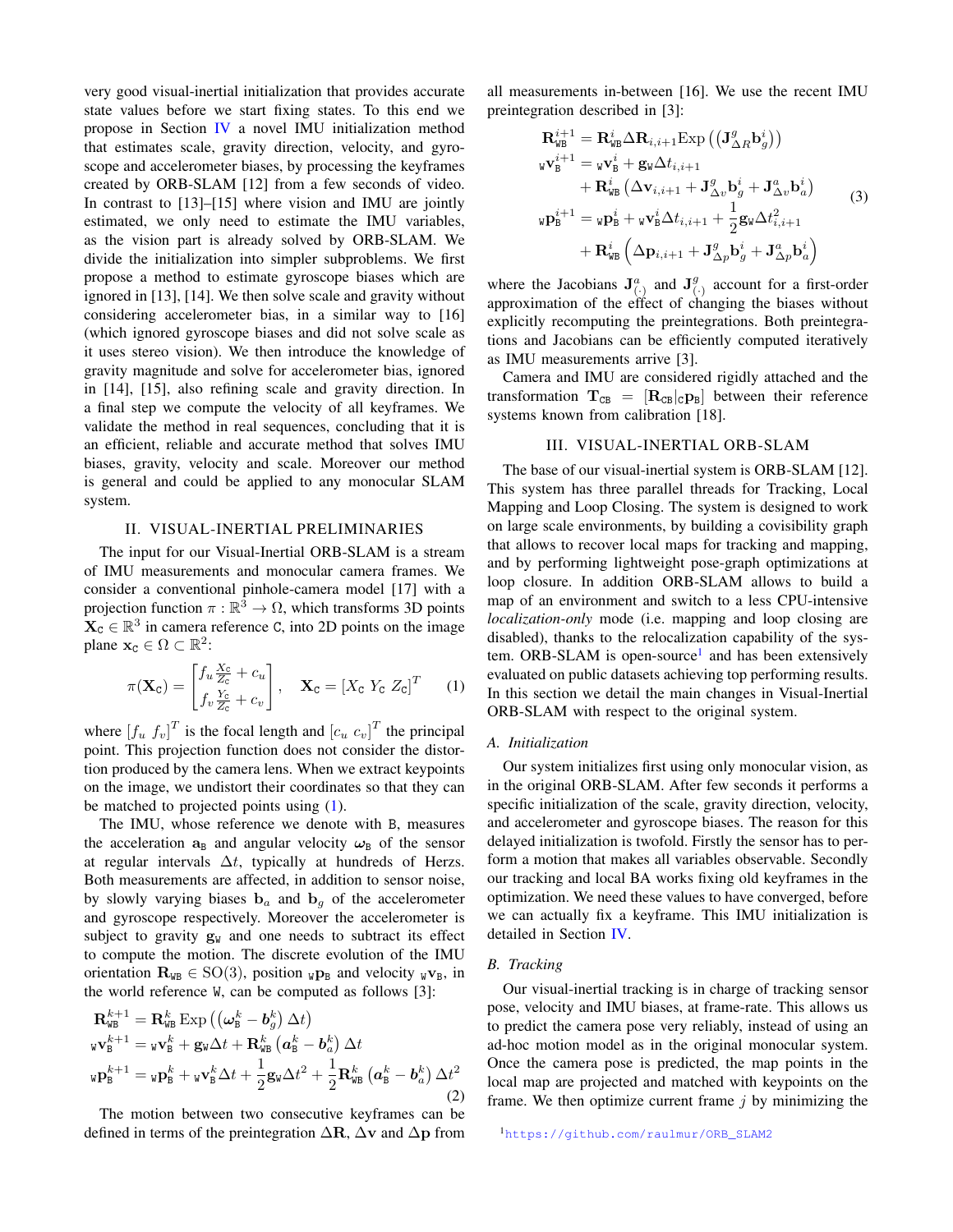

<span id="page-2-0"></span>Fig. 2. Evolution of the optimization in the Tracking thread. We start optimizing the frame j linked by an IMU constraint to last keyframe i. The result of the optimization (estimation and Hessian matrix) serves as prior for next optimization. When tracking next frame  $j + 1$ , both frames j and  $j + 1$  are jointly optimized, being linked by an IMU constraint, and having frame  $j$  the prior from previous optimization. At the end of the optimization, the frame  $j$ is marginalized out and the result serves as prior for following optimization. This process is repeated until there is a map update from the Local Mapping or Loop Closing thread. In such case the optimization links the current frame to last keyframe discarding the prior, which is not valid after the map change.

feature reprojection error of all matched points and an IMU error term. This optimization is different depending on the map being updated or not by the Local Mapping or the Loop Closing thread, as illustrated in Fig. [2.](#page-2-0)

When tracking is performed just after a map update, the IMU error term links current frame j with last keyframe i:

$$
\theta = \left\{ \mathbf{R}_{\text{WB}}^{j}, \mathbf{w} \mathbf{p}_{\text{B}}^{j}, \mathbf{w}_{\text{B}}^{j}, \mathbf{b}_{g}^{j}, \mathbf{b}_{g}^{j} \right\}
$$
\n
$$
\theta = \operatorname*{argmin}_{\theta} \left( \sum \mathbf{E}_{\text{proj}}(j) + \mathbf{E}_{\text{IMU}}(i, j) \right)
$$
\n(4)

where the feature reprojection error  $E_{\text{proj}}$  for a given match, is defined as follows:

<span id="page-2-2"></span>
$$
\mathbf{E}_{\text{proj}}(j) = \rho \left( (\mathbf{x} - \pi(\mathbf{X}_{\text{C}}))^T \mathbf{\Sigma}_{\mathbf{x}} (\mathbf{x} - \pi(\mathbf{X}_{\text{C}})) \right)
$$

$$
\mathbf{X}_{\text{C}} = \mathbf{R}_{\text{CB}} \mathbf{R}_{\text{BW}}^j \left( \mathbf{X}_{\text{W}} - \mathbf{W} \mathbf{p}_{\text{B}}^j \right) + \mathbf{C} \mathbf{p}_{\text{B}}
$$
(5)

where x is the keypoint location in the image,  $X_{W}$  the map point in world coordinates, and  $\Sigma_{\rm x}$  the information matrix associated to keypoint scale. The IMU error term  $\mathbf{E}_{\text{IMU}}$  is:

$$
\mathbf{E}_{\text{IMU}}(i,j) = \rho \left( \left[ \mathbf{e}_{R}^{T} \mathbf{e}_{v}^{T} \mathbf{e}_{p}^{T} \right] \mathbf{\Sigma}_{I} \left[ \mathbf{e}_{R}^{T} \mathbf{e}_{v}^{T} \mathbf{e}_{p}^{T} \right]^{T} \right) \n+ \rho \left( \mathbf{e}_{b}^{T} \mathbf{\Sigma}_{R} \mathbf{e}_{b} \right) \n\mathbf{e}_{R} = \text{Log} \left( \left( \Delta \mathbf{R}_{ij} \text{Exp} \left( \mathbf{J}_{\Delta R}^{g} \mathbf{b}_{g}^{j} \right) \right)^{T} \mathbf{R}_{\text{BW}}^{i} \mathbf{R}_{\text{WB}}^{j} \right) \n\mathbf{e}_{v} = \mathbf{R}_{\text{BW}}^{i} \left( \mathbf{w}_{B}^{j} - \mathbf{w}_{B}^{i} - \mathbf{g}_{W} \Delta t_{ij} \right) \n- \left( \Delta \mathbf{v}_{ij} + \mathbf{J}_{\Delta v}^{g} \mathbf{b}_{g}^{j} + \mathbf{J}_{\Delta v}^{a} \mathbf{b}_{a}^{j} \right) \n\mathbf{e}_{p} = \mathbf{R}_{\text{BW}}^{i} \left( \mathbf{w}_{B}^{j} - \mathbf{w}_{B}^{i} - \mathbf{w}_{B}^{i} \Delta t_{ij} - \frac{1}{2} \mathbf{g}_{W} \Delta t_{ij}^{2} \right) \n- \left( \Delta \mathbf{p}_{ij} + \mathbf{J}_{\Delta p}^{g} \mathbf{b}_{g}^{j} + \mathbf{J}_{\Delta p}^{a} \mathbf{b}_{a}^{j} \right) \n\mathbf{e}_{b} = \mathbf{b}^{j} - \mathbf{b}^{i}
$$
\n(9)

where  $\Sigma_I$  is the information matrix of the preintegration and  $\Sigma_R$  of the bias random walk [3], and  $\rho$  is the Huber robust cost function. We solve this optimization problem with Gauss-Newton algorithm implemented in g2o [19]. After the optimization, the resulting estimation and Hessian matrix serves as prior for next optimization.

Assuming no map update, the next frame  $j + 1$  will be optimized with a link to frame  $i$  and using the prior computed in the previous optimization:

$$
\theta = \left\{ \mathbf{R}_{\text{WB}}^{j}, \mathbf{p}_{\text{W}}^{j}, \mathbf{v}_{\text{W}}^{j}, \mathbf{b}_{g}^{j}, \mathbf{b}_{a}^{j}, \mathbf{R}_{\text{WB}}^{j+1}, \mathbf{p}_{\text{W}}^{j+1}, \mathbf{v}_{\text{W}}^{j+1}, \mathbf{b}_{g}^{j+1}, \mathbf{b}_{a}^{j+1} \right\}
$$

$$
\theta = \operatorname*{argmin}_{\theta} \left( \sum \mathbf{E}_{\text{proj}}(j) + \sum \mathbf{E}_{\text{proj}}(j+1) + \mathbf{E}_{\text{IMU}}(j, j+1) + \mathbf{E}_{\text{prior}}(j) \right)
$$
(7)

where  $\mathbf{E}_{prior}$  is a prior term:

$$
\mathbf{E}_{\text{prior}}(j) = \rho \left( \left[ \mathbf{e}_R^T \mathbf{e}_v^T \mathbf{e}_p^T \mathbf{e}_b^T \right] \mathbf{\Sigma}_p \left[ \mathbf{e}_R^T \mathbf{e}_v^T \mathbf{e}_p^T \mathbf{e}_b^T \right]^T \right)
$$

$$
\mathbf{e}_R = \text{Log} \left( \bar{\mathbf{R}}_{\text{BW}}^j \mathbf{R}_{\text{WB}}^j \right) \quad \mathbf{e}_v = \mathbf{w} \bar{\mathbf{v}}_B^j - \mathbf{w} \mathbf{v}_B^j \tag{8}
$$

$$
\mathbf{e}_p = \mathbf{w} \bar{\mathbf{p}}_B^j - \mathbf{w} \mathbf{p}_B^j \qquad \mathbf{e}_b = \bar{\mathbf{b}}^j - \mathbf{b}^j
$$

where  $(\bar{\cdot})$  are the estimated states from previous optimization and  $\Sigma_p$  the prior information matrix (i.e. the resulting Hessian matrix from previous optimization). After this optimization, frame  $j$  is marginalized out [1]. This optimization linking two consecutive frames and using a prior is performed until a map change, when the prior will be no longer valid. Note that this is the optimization that is always performed in *localization-only* mode, as the map is not updated.

## <span id="page-2-3"></span><span id="page-2-1"></span>*C. Local Mapping*

The Local Mapping performs local BA after a new keyframe insertion. It optimizes the last  $N$  keyframes (local window) and all points seen by those  $N$  keyframes. All other keyframes that share observations of local points (i.e. are connected in the covisibility graph to any local keyframe), but are not in the local window, contribute to the total cost but are fixed during optimization (fixed window). The keyframe  $N+1$  is always included in the fixed window as it constraints the IMU states. Fig. [3](#page-3-1) illustrates the differences between local BA in original ORB-SLAM and Visual-Inertial ORB-SLAM. The cost function is a combination of IMU error terms [\(6\)](#page-2-1) and reprojection error terms [\(5\)](#page-2-2). Note that the visual-inertial version, compared to the vision only, is more complex as there are 9 additional states (velocity and biases) to optimize per keyframe. A suitable local window size has to be chosen for real-time performance.

The Local Mapping is also in charge of keyframe management. The original ORB-SLAM policy discards redundant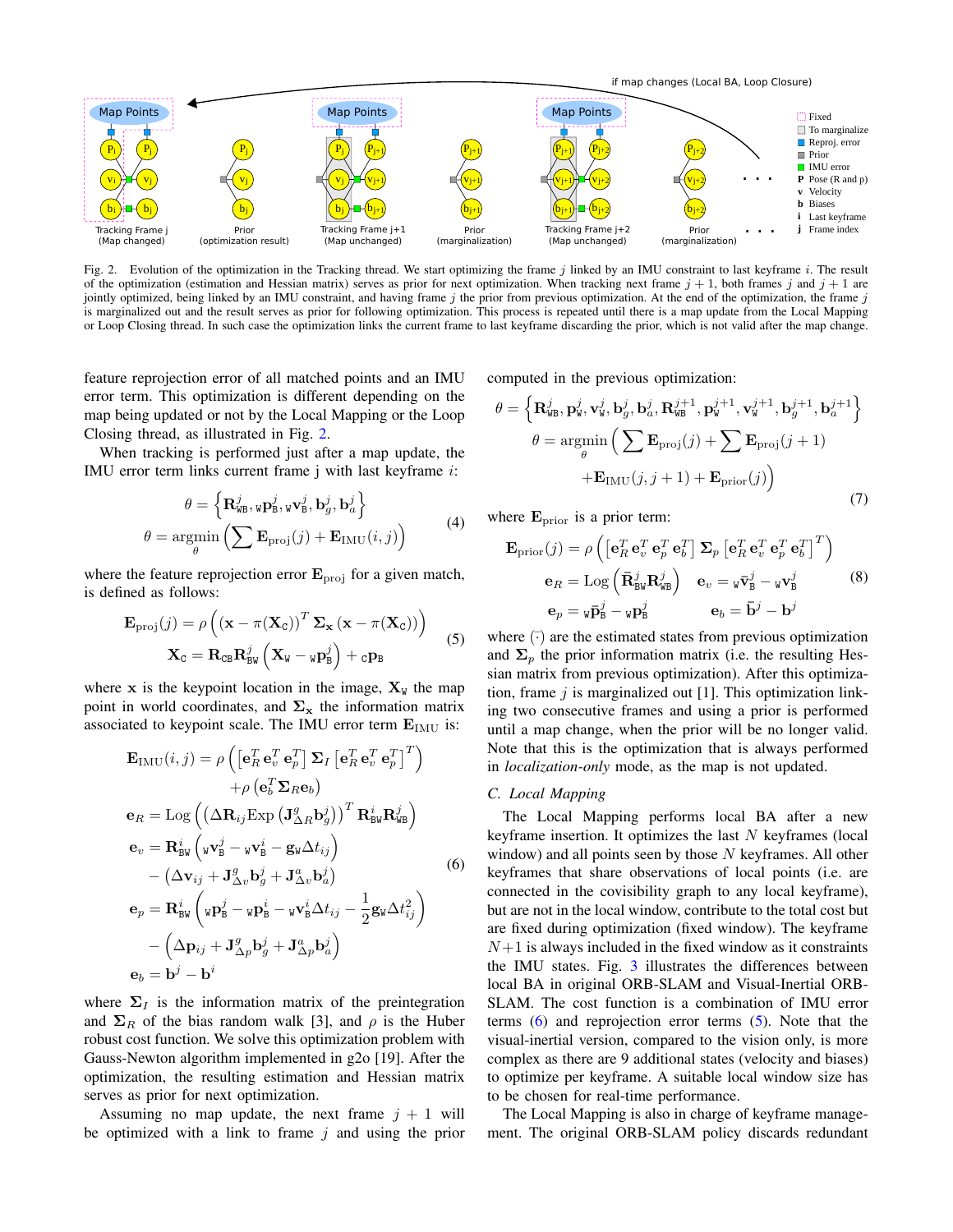



<span id="page-3-1"></span>Visual-Inertial ORB-SLAM's Local BA

Fig. 3. Comparison of Local Bundle Adjustment between original ORB-SLAM (top) and proposed Visual-Inertial ORB-SLAM (bottom). The local window in Visual-Inertial ORB-SLAM is retrieved by temporal order of keyframes, while in ORB-SLAM is retrieved using the covisibility graph.

keyframes, so that map size does not grow if localizing in a well mapped area. This policy is problematic for using IMU information, which constraints the motion of consecutive keyframes. The longer the temporal difference between consecutive keyframes, the weaker information IMU provides. Therefore we allow the mapping to discard redundant keyframes, if that does not make two consecutive keyframes in the local window of local BA to differ more than 0.5s. To be able to perform full BA, after a loop closure or at any time to refine a map, we do not allow any two consecutive keyframes to differ more than 3s. If we switched-off full BA with IMU constraints, we would only need to restrict the temporal offset between keyframes in the local window.

## *D. Loop Closing*

The loop closing thread aims to reduce the drift accumulated during exploration, when returning to an already mapped area. The place recognition module matches a recent keyframe with a past keyframe. This match is validated computing a rigid body transformation that aligns matched points between keyframes [20]. Finally an optimization is carried out to reduce the error accumulated in the trajectory. This optimization might be very costly in large maps, therefore the strategy is to perform a pose-graph optimization, which reduces the complexity, as structure is ignored, and exhibits good convergence as shown in [12]. In contrast to the original ORB-SLAM, we perform the pose-graph on 6 Degrees of Freedom( DoF) instead of 7 DoF [21], as scale is observable. This pose-graph ignores IMU information, not optimizing velocity or IMU biases. Therefore we correct velocities by rotating them according to the corrected orientation of the

associated keyframe. While this is not optimal, biases and velocities should be locally accurate to continue using IMU information right after pose-graph optimization. We perform afterwards a full BA in a parallel thread that optimizes all states, including velocities and biases.

## IV. IMU INITIALIZATION

<span id="page-3-0"></span>We propose in this section a method for scale, gravity direction, velocity and IMU biases estimation, given a set of keyframes processed by a monocular SLAM algorithm. The idea is to run the monocular SLAM for a few seconds, assuming the sensor performs a motion that make all variables observable. While we build on ORB-SLAM [12], any other SLAM could be used. The only requirement is that any two consecutive keyframes are close in time (see Section [III-C\)](#page-2-3), to reduce IMU noise integration.

The initialization is divided in simpler subproblems: (1) gyroscopes biases estimation, (2) scale and gravity approximation, considering no accelerometer bias, (3) accelerometer biases estimation, and scale and gravity direction refinement, and (4) velocity estimation.

#### *A. Gyroscope Bias Estimation*

Gyroscope bias can be estimated just from the known orientation of two consecutive keyframes. Assuming a negligible bias change, we optimize a constant bias  $\mathbf{b}_q$ , which minimizes the difference between gyroscope integration and relative orientation computed from ORB-SLAM, for all two consecutive keyframes:

<span id="page-3-2"></span>
$$
\underset{\mathbf{b}_g}{\text{argmin}} \sum_{i=1}^{N-1} \left\| \text{Log} \left( \left( \Delta \mathbf{R}_{i,i+1} \text{Exp} \left( \mathbf{J}_{\Delta R}^g \mathbf{b}_g \right) \right)^T \mathbf{R}_{\text{BW}}^{i+1} \mathbf{R}_{\text{WB}}^i \right) \right\|^2 \tag{9}
$$

where N is the number of keyframes.  $\mathbf{R}_{WB}^{(\cdot)} = \mathbf{R}_{WG}^{(\cdot)} \mathbf{R}_{GB}$ is computed from the orientation  $\mathbf{R}_{\text{WC}}^{(\cdot)}$  computed by ORB-SLAM and calibration  $\mathbf{R}_{\text{CB}}$ .  $\Delta \mathbf{R}_{i,i+1}$  is the gyroscope integration between two consecutive keyframes. We solve [\(9\)](#page-3-2) with Gauss-Newton with a zero bias seed. Analytic jacobians for a similar expression can be found in [3].

## *B. Scale and Gravity Approximation (no accelerometer bias)*

Once we have estimated the gyroscope bias, we can preintegrate velocities and positions, rotating correctly the acceleration measurements compensating the gyroscope bias.

The scale of the camera trajectory computed by ORB-SLAM is arbitrary. Therefore we need to include a scale factor s when transforming between camera C and IMU B coordinate systems:

<span id="page-3-4"></span><span id="page-3-3"></span>
$$
{}_{W}\mathbf{p}_{B} = s_{W}\mathbf{p}_{C} + \mathbf{R}_{W C C}\mathbf{p}_{B}
$$
 (10)

Substituting [\(10\)](#page-3-3) into the equation relating position of two consecutive keyframes [\(3\)](#page-1-2), and neglecting at this point accelerometer bias, it follows:

$$
s_{\mathbf{W}} \mathbf{p}_{\mathbf{C}}^{i+1} = s_{\mathbf{W}} \mathbf{p}_{\mathbf{C}}^{i} + \mathbf{W}_{\mathbf{B}}^{i} \Delta t_{i,i+1} + \frac{1}{2} \mathbf{g}_{\mathbf{W}} \Delta t_{i,i+1}^{2} + \mathbf{R}_{\mathbf{W}\mathbf{B}}^{i} \Delta \mathbf{p}_{i,i+1} + \left(\mathbf{R}_{\mathbf{W}\mathbf{C}}^{i} - \mathbf{R}_{\mathbf{W}\mathbf{C}}^{i+1}\right) \mathbf{C} \mathbf{p}_{\mathbf{B}}
$$
(11)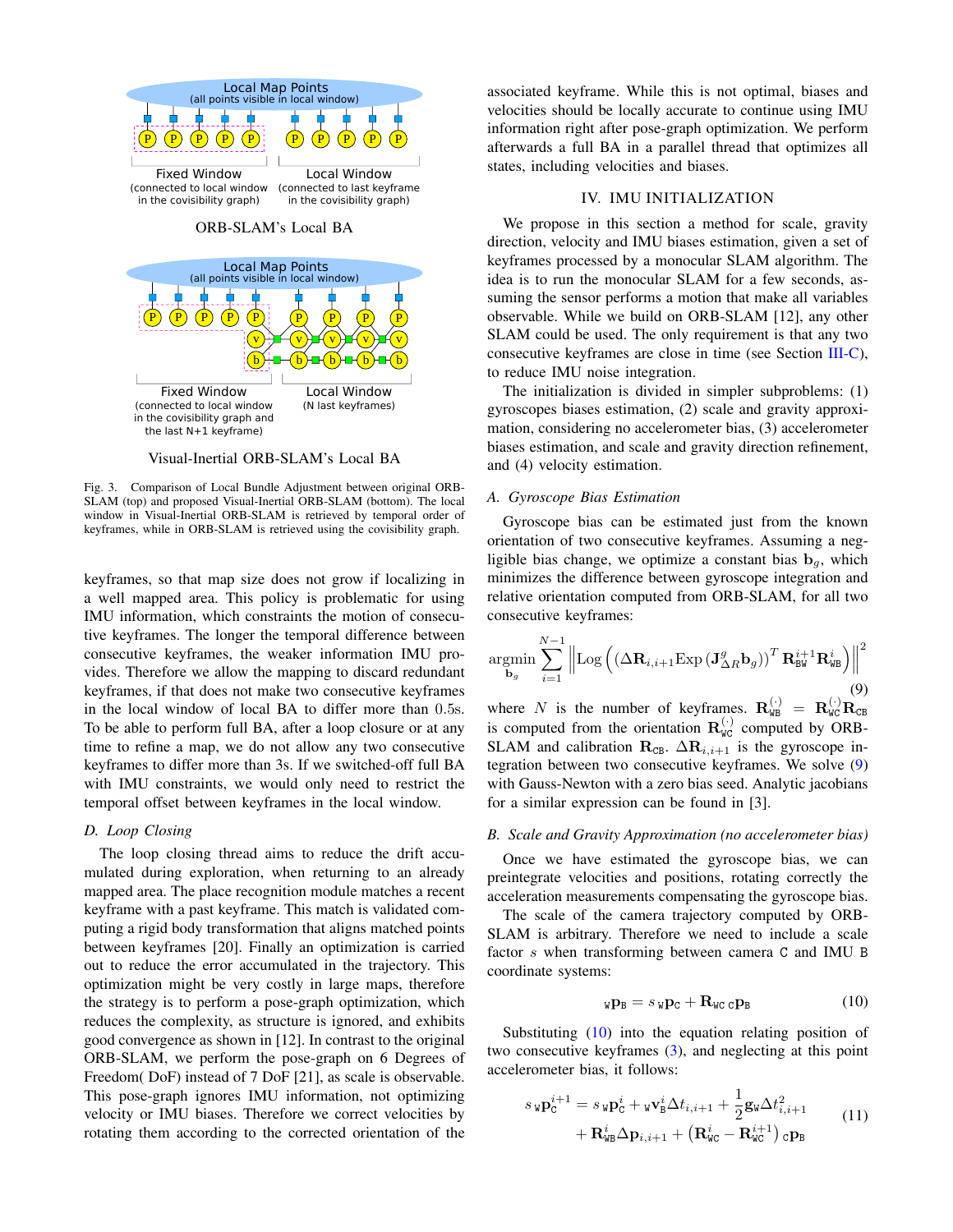The goal is to estimate s and  $g_W$  by solving a linear system of equations on those variables. To avoid solving for N velocities, and reduce complexity, we consider two relations [\(11\)](#page-3-4) between three consecutive keyframes and use velocity relation in  $(3)$ , which results in the following expression:

<span id="page-4-2"></span>
$$
\begin{bmatrix} \lambda(i) & \beta(i) \end{bmatrix} \begin{bmatrix} s \\ \mathbf{g}_{\mathbf{W}} \end{bmatrix} = \gamma(i) \tag{12}
$$

where, writing keyframes  $i, i + 1, i + 2$  as  $1, 2, 3$  for clarity notation, we have:

$$
\lambda(i) = \left(\mathbf{w}\mathbf{p}_{\mathbf{C}}^{2} - \mathbf{w}\mathbf{p}_{\mathbf{C}}^{1}\right) \Delta t_{23} - \left(\mathbf{w}\mathbf{p}_{\mathbf{C}}^{3} - \mathbf{w}\mathbf{p}_{\mathbf{C}}^{2}\right) \Delta t_{12}
$$
\n
$$
\beta(i) = \frac{1}{2} \mathbf{I}_{3 \times 3} \left(\Delta t_{12}^{2} \Delta t_{23} + \Delta t_{23}^{2} \Delta t_{12}\right)
$$
\n
$$
\gamma(i) = \left(\mathbf{R}_{\text{WC}}^{2} - \mathbf{R}_{\text{WC}}^{1}\right) \mathbf{c} \mathbf{p}_{\mathbf{B}} \Delta t_{23} - \left(\mathbf{R}_{\text{WC}}^{3} - \mathbf{R}_{\text{WC}}^{2}\right) \mathbf{c} \mathbf{p}_{\mathbf{B}} \Delta t_{12}
$$
\n
$$
+ \mathbf{R}_{\text{WB}}^{2} \Delta \mathbf{p}_{23} \Delta t_{12} + \mathbf{R}_{\text{WB}}^{1} \Delta \mathbf{v}_{12} \Delta t_{12} \Delta t_{23}
$$
\n
$$
- \mathbf{R}_{\text{WB}}^{1} \Delta \mathbf{p}_{12} \Delta t_{23} \tag{13}
$$

We stack then all relations of three consecutive keyframes [\(12\)](#page-4-0) into a system  $\mathbf{A}_{3(N-2)\times 4} \mathbf{x}_{4\times 1} = \mathbf{B}_{3(N-2)\times 1}$  which can be solved via Singular Value Decomposition (SVD) to get the scale factor  $s^*$  and gravity vector  $\mathbf{g}_{\mathbf{w}}^*$ . Note that we have  $3(N-2)$  equations and 4 unknowns, therefore we need at least 4 keyframes.

# *C. Accelerometer Bias Estimation, and Scale and Gravity Direction Refinement*

So far we have not considered accelerometer bias when computing scale and gravity. Just incorporating accelerometer biases in [\(12\)](#page-4-0) will heavily increase the chance of having an ill-conditioned system, because gravity and accelerometer biases are hard to distinguish [13]. To increase observability we introduce new information we did not considered so far, which is the gravity magnitude  $G$ . Consider an inertial reference I with the gravity direction  $\hat{\mathbf{g}}_I = \{0, 0, -1\}$ , and the already computed gravity direction  $\hat{\mathbf{g}}_{\mathbf{W}} = \mathbf{g}_{\mathbf{W}}^*/\|\mathbf{g}_{\mathbf{W}}^*\|$ . We can compute rotation  $\mathbf{R}_{\text{WI}}$  as follows:

$$
\mathbf{R}_{\mathtt{WI}} = \mathrm{Exp}(\hat{\mathbf{v}}\theta)
$$

$$
\hat{\mathbf{v}} = \frac{\hat{\mathbf{g}}_{\mathtt{I}} \times \hat{\mathbf{g}}_{\mathtt{W}}}{\|\hat{\mathbf{g}}_{\mathtt{I}} \times \hat{\mathbf{g}}_{\mathtt{W}}\|}, \quad \theta = \mathrm{atan2}(\|\hat{\mathbf{g}}_{\mathtt{I}} \times \hat{\mathbf{g}}_{\mathtt{W}}\|, \hat{\mathbf{g}}_{\mathtt{I}} \cdot \hat{\mathbf{g}}_{\mathtt{W}}) \tag{14}
$$

and express now gravity vector as:

$$
\mathbf{g}_{\mathsf{W}} = \mathbf{R}_{\mathsf{W}\mathbf{I}} \,\hat{\mathbf{g}}_{\mathbf{I}} \,G \tag{15}
$$

where  $\mathbf{R}_{\text{WI}}$  can be parametrized with just two angles around x and y axes in I, because a rotation around z axis, which is aligned with gravity, has no effect in  $g_W$ . This rotation can be optimized using a perturbation  $\delta\theta$ :

$$
\mathbf{g}_{\mathsf{W}} = \mathbf{R}_{\mathsf{W}\mathsf{I}} \operatorname{Exp}(\delta \boldsymbol{\theta}) \hat{\mathbf{g}}_{\mathsf{I}} G \delta \boldsymbol{\theta} = \begin{bmatrix} \delta \boldsymbol{\theta}_{xy}^T & 0 \end{bmatrix}^T, \quad \delta \boldsymbol{\theta}_{xy} = \begin{bmatrix} \delta \boldsymbol{\theta}_x & \delta \boldsymbol{\theta}_y \end{bmatrix}^T
$$
\n(16)

with a first-order approximation:

<span id="page-4-1"></span>
$$
\mathbf{g}_{\mathsf{W}} \approx \mathbf{R}_{\mathsf{W}\mathbf{I}} \, \hat{\mathbf{g}}_{\mathbf{I}} \, G - \mathbf{R}_{\mathsf{W}\mathbf{I}} \, (\hat{\mathbf{g}}_{\mathbf{I}})_{\times} G \, \delta \theta \tag{17}
$$

Substituting  $(17)$  in  $(11)$  and including now the effect of accelerometer bias, we obtain:

<span id="page-4-4"></span><span id="page-4-0"></span>
$$
s_{\mathbf{W}} \mathbf{p}_{\mathbf{C}}^{i+1} = s_{\mathbf{W}} \mathbf{p}_{\mathbf{C}}^{i} + \mathbf{w}_{\mathbf{B}}^{i} \Delta t_{i,i+1} - \frac{1}{2} \mathbf{R}_{\mathbf{W} \mathbf{I}} (\hat{\mathbf{g}}_{\mathbf{I}}) \times G \Delta t_{i,i+1}^{2} \delta \theta + \mathbf{R}_{\mathbf{W} \mathbf{B}}^{i} (\Delta \mathbf{p}_{i,i+1} + \mathbf{J}_{\Delta p}^{a} \mathbf{b}_{a}) + (\mathbf{R}_{\mathbf{W} \mathbf{C}}^{i} - \mathbf{R}_{\mathbf{W} \mathbf{C}}^{i+1}) \mathbf{c} \mathbf{p}_{\mathbf{B}} + \frac{1}{2} \mathbf{R}_{\mathbf{W} \mathbf{I}} \hat{\mathbf{g}}_{\mathbf{I}} G \Delta t_{i,i+1}^{2}
$$
(18)

Considering three consecutive keyframes as in [\(12\)](#page-4-0) we can get rid of velocities and get the following relation:

<span id="page-4-3"></span>
$$
\begin{bmatrix} \lambda(i) & \phi(i) & \zeta(i) \end{bmatrix} \begin{bmatrix} s \\ \delta \theta_{xy} \\ b_a \end{bmatrix} = \psi(i) \tag{19}
$$

where  $\lambda(i)$  remains the same as in [\(13\)](#page-4-2), and  $\phi(i)$ ,  $\zeta(i)$ , and  $\psi(i)$  are computed as follows:

$$
\phi(i) = \left[\frac{1}{2}\mathbf{R}_{\text{WI}}(\hat{\mathbf{g}}_{1}) \times G\left(\Delta t_{12}^{2} \Delta t_{23} + \Delta t_{23}^{2} \Delta t_{12}\right)\right]_{(:,1:2)}
$$
\n
$$
\zeta(i) = \mathbf{R}_{\text{WB}}^{2} \mathbf{J}_{\Delta p_{23}}^{\alpha} \Delta t_{12} + \mathbf{R}_{\text{WB}}^{1} \mathbf{J}_{\Delta v_{23}}^{\alpha} \Delta t_{12} \Delta t_{23}
$$
\n
$$
- \mathbf{R}_{\text{WB}}^{1} \mathbf{J}_{\Delta p_{12}}^{\alpha} \Delta t_{23}
$$
\n
$$
\psi(i) = \left(\mathbf{R}_{\text{WC}}^{2} - \mathbf{R}_{\text{WC}}^{1}\right) c \mathbf{p}_{\text{B}} \Delta t_{23} - \left(\mathbf{R}_{\text{WC}}^{3} - \mathbf{R}_{\text{WC}}^{2}\right) c \mathbf{p}_{\text{B}} \Delta t_{12}
$$
\n
$$
+ \mathbf{R}_{\text{WB}}^{2} \Delta \mathbf{p}_{23} \Delta t_{12} + \mathbf{R}_{\text{WB}}^{1} \Delta \mathbf{v}_{12} \Delta t_{12} \Delta t_{23}
$$
\n
$$
- \mathbf{R}_{\text{WB}}^{1} \Delta \mathbf{p}_{12} \Delta t_{23} + \frac{1}{2} \mathbf{R}_{\text{WI}} \hat{\mathbf{g}}_{\text{I}} G \Delta t_{ij}^{2}
$$
\n(20)

where  $\left[ \right]_{(:,1:2)}$  means the first two columns of the matrix. Stacking all relations between three consecutive keyframes [\(19\)](#page-4-3) we form a linear system of equations  $\mathbf{A}_{3(N-2)\times 6}$   $\mathbf{x}_{6\times 1} = \mathbf{B}_{3(N-2)\times 1}$  which can be solved via SVD to get the scale factor  $s^*$ , gravity direction correction  $\delta \theta_{xy}^*$  and accelerometer bias  $\mathbf{b}_a^*$ . In this case we have  $3(N - 2)$  equations and 6 unknowns and we need again at least 4 keyframes to solve the system. We can compute the condition number (i.e. the ratio between the maximum and minimum singular value) to check if the problem is wellconditioned (i.e. the sensor has performed a motion that makes all variables observable). We could relinearize [\(17\)](#page-4-1) and iterate the solution, but in practice we saw that a second iteration does not produce a noticeable improvement.

#### *D. Velocity Estimation*

We considered relations of three consecutive keyframes in equations  $(12)$  and  $(19)$ , so that the resulting linear systems do not have the  $3N$  additional unknowns corresponding to velocities. The velocities for all keyframes can now be computed using equation [\(18\)](#page-4-4), as scale, gravity and bias are known. To compute the velocity of the most recent keyframe, we use the velocity relation  $(3)$ .

#### *E. Bias Reinitialization after Relocalization*

When the system relocalizes after a long period of time, using place recognition, we reinitialize gyroscope biases by solving [\(9\)](#page-3-2). The accelerometer bias is estimated by solving a simplified  $(19)$ , where the only unknown is the bias, as scale and gravity are already known. We use 20 consecutive frames localized with only vision to estimate both biases.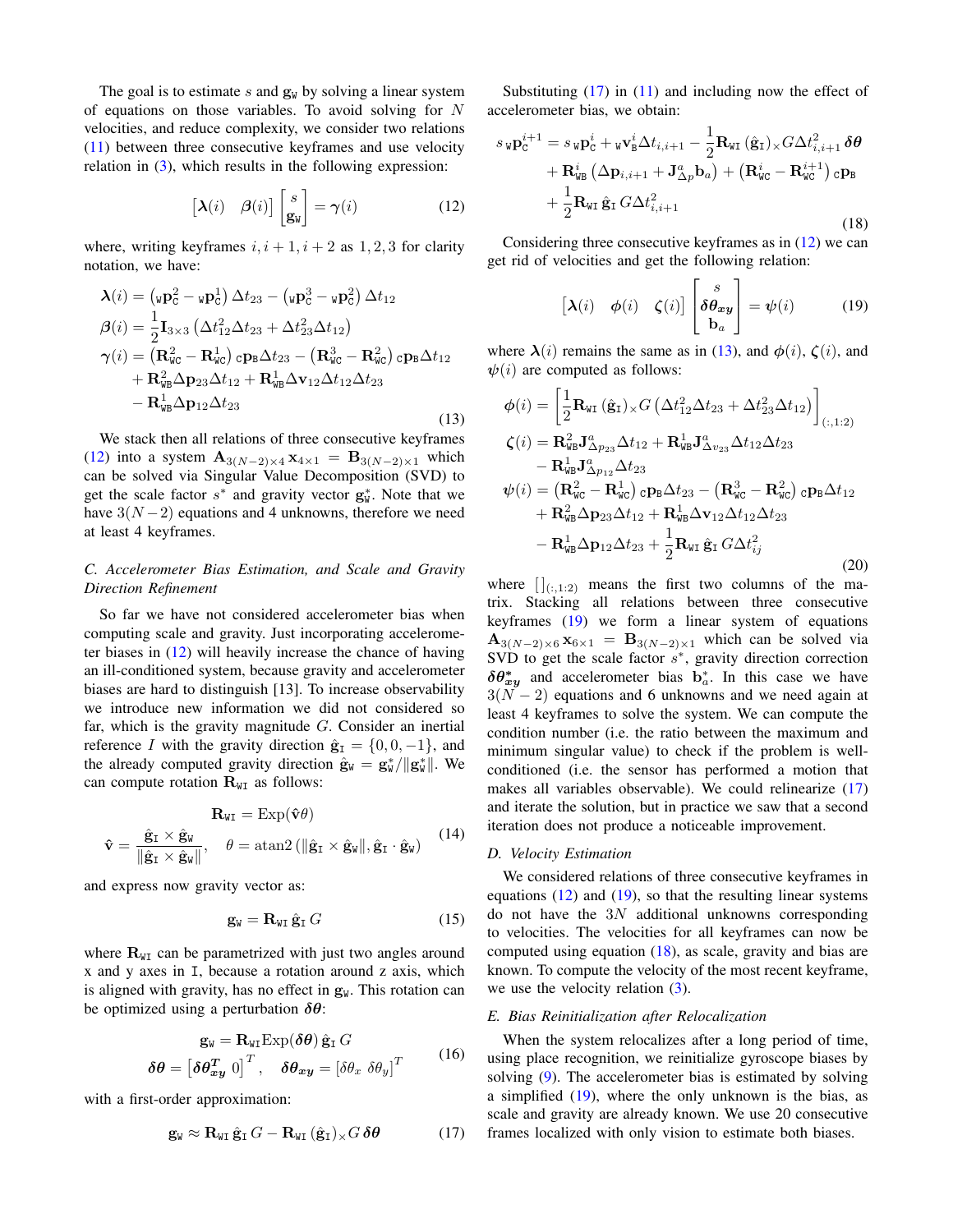#### V. EXPERIMENTS

We evaluate the proposed IMU initialization method, detailed in Section [IV](#page-3-0) and our Visual-Inertial ORB-SLAM in the EuRoC dataset [11]. It contains 11 sequences recorded from a micro aerial vehicle (MAV), flying around two different rooms and an industrial environment. Sequences are classified as *easy*, *medium* and *difficult*, depending on illumination, texture, fast/slow motions or motion blur. The dataset provides synchronized global shutter WVGA stereo images at 20Hz with IMU measurements at 200Hz and trajectory ground-truth. These characteristics make it a really useful dataset to test Visual-Inertial SLAM systems. The experiments were performed processing left images only, in an Intel Core i7-4700MQ computer with 8Gb RAM.

#### *A. IMU Initialization*

We evaluate the IMU initialization in sequences *V1 01 easy* and *V2 01 easy*. We run the IMU initialization from scratch every time a new keyframe is inserted by ORB-SLAM. We run the sequences at a lower frame-rate so that the repetitive initialization does not interfere with the normal behavior of the system. The goal is to analyze the convergence of the variables as more keyframes, i.e. longer trajectories, are processed by the initialization algorithm. Fig. [4](#page-6-0) shows the estimated scale and IMU biases. It can be seen that between 10 and 15 seconds all variables have already converged to stable values and that the estimated scale factor is really close to the optimal. This optimal scale factor is computed aligning the estimated trajectory with the groundtruth by a similarity transformation [20]. Fig. [4](#page-6-0) also shows the evolution in the condition number, indicating that some time is required to get a well-conditioned problem. This confirms that the sensor has to perform a motion that makes all variables observable, especially the accelerometer bias. The last row in Fig. [4](#page-6-0) shows the total time spent by the initialization algorithm, which exhibits a linear growth. This complexity is the result of not including velocities in [\(12\)](#page-4-0) and [\(19\)](#page-4-3), which would have resulted in a quadratic complexity when using SVD to solve these systems. Subdividing the initialization in simpler subproblems, in contrast to [13], [15], results in a very efficient method.

The proposed initialization allows to start fusing IMU information, as gravity, biases, scale and velocity are reliably estimated. For the EuRoC dataset, we observed that 15 seconds of MAV exploration gives always an accurate initialization. As a future work we would like to investigate an automatic criterion to decide when we can consider an initialization successful, as we observed that an absolute threshold on the condition number is not reliable enough.

#### *B. SLAM Evaluation and Comparison to State-of-the-Art*

We evaluate the accuracy of our Visual-Inertial ORB-SLAM in the 11 sequences of the EuRoC dataset. We start processing sequences when the MAV starts exploring. The local window size for the local BA is set to 10 keyframes and the IMU initialization is performed after 15 seconds from monocular ORB-SLAM initialization. The system performs

<span id="page-5-0"></span>TABLE I KEYFRAME TRAJECTORY ACCURACY IN EUROC DATASET

|                                      | Without Full BA |       | After Full BA |       |
|--------------------------------------|-----------------|-------|---------------|-------|
| Sequence                             | $RMSE$ (m)      | Scale | $RMSE$ (m)    | Scale |
| $V1_01_$ easy                        | 0.027           | 1.009 | 0.023         | 1.008 |
| V1 02 medium                         | 0.028           | 1.008 | 0.027         | 1.010 |
| V1_03_difficult                      | X               | X     | X             | X     |
| $V2_01$ <sub>-casy</sub>             | 0.032           | 0.998 | 0.018         | 0.998 |
| V <sub>2</sub> 0 <sub>2</sub> medium | 0.041           | 1.014 | 0.024         | 1.008 |
| V2_03_difficult                      | 0.074           | 1.007 | 0.047         | 1.006 |
| MH <sub>_01</sub> _easy              | 0.075           | 1.005 | 0.068         | 1.003 |
| MH <sub>-02</sub> _easy              | 0.084           | 0.992 | 0.073         | 1.004 |
| MH_03_medium                         | 0.087           | 1.015 | 0.071         | 1.001 |
| MH_04_difficult                      | 0.217           | 1.034 | 0.087         | 0.991 |
| MH <sub>-05-difficult</sub>          | 0.082           | 1.005 | 0.060         | 0.998 |
| V1 all in a row                      | 0.037           | 1.012 | 0.036         | 1.013 |
| V <sub>2</sub> all in a row          | 0.027           | 0.999 | 0.021         | 1.004 |
| MH all in a row                      | 0.076           | 1.002 | 0.075         | 1.001 |

a full BA just after IMU initialization. Table [I](#page-5-0) shows the translation Root Mean Square Error (RMSE) of the keyframe trajectory for each sequence, as proposed in [22]. We use the raw Vicon and Leica ground-truth as the post-processed one already used IMU. We observed a time offset between sensor and ground-truth of −0.2s in the *Vicon Room 2* sequences and 0.2s in the *Machine Hall*, that we corrected when aligning both trajectories. We also measure the scale factor that would align best the estimated trajectory and groundtruth. This scale factor can be regarded as the residual scale error of the trajectory and reconstruction. Our system is able to process all these sequences in real-time, except sequence *V1 03 difficult*, where the movement is too extreme for the monocular system to initialize. The results show that our system is able to recover motion with metric scale, with a scale error typically below 1%. The system achieves a typical precision of 3cm for  $30m^2$  room environments and of 8cm for  $300m^2$  industrial environments. Note that our system is able to close loops and localize using the existing map when revisiting, which avoids drift accumulation. These results can be improved by applying a full BA afterwards, as seen in Table [I.](#page-5-0) The reconstruction for sequence *V1 02 medium* can be seen in Fig. [1,](#page-0-0) and in the accompanying video<sup>[2](#page-5-1)</sup>.

In order to test the capability of our system to reuse a previous map of an environment, we run in a row all sequences of the same scene. We first process the first sequence and perform a full BA. Then we run the rest of the sequences, where our system performs relocalization and continue doing SLAM. We then compare the accumulated keyframe trajectory with the ground-truth. Bottom rows of Table [I](#page-5-0) show accuracy results. As there exists a previous map, our system is now able to localize the camera in sequence *V1 03 difficult*. These results show that there is no drift

```
2https://youtu.be/rdR5OR8egGI
```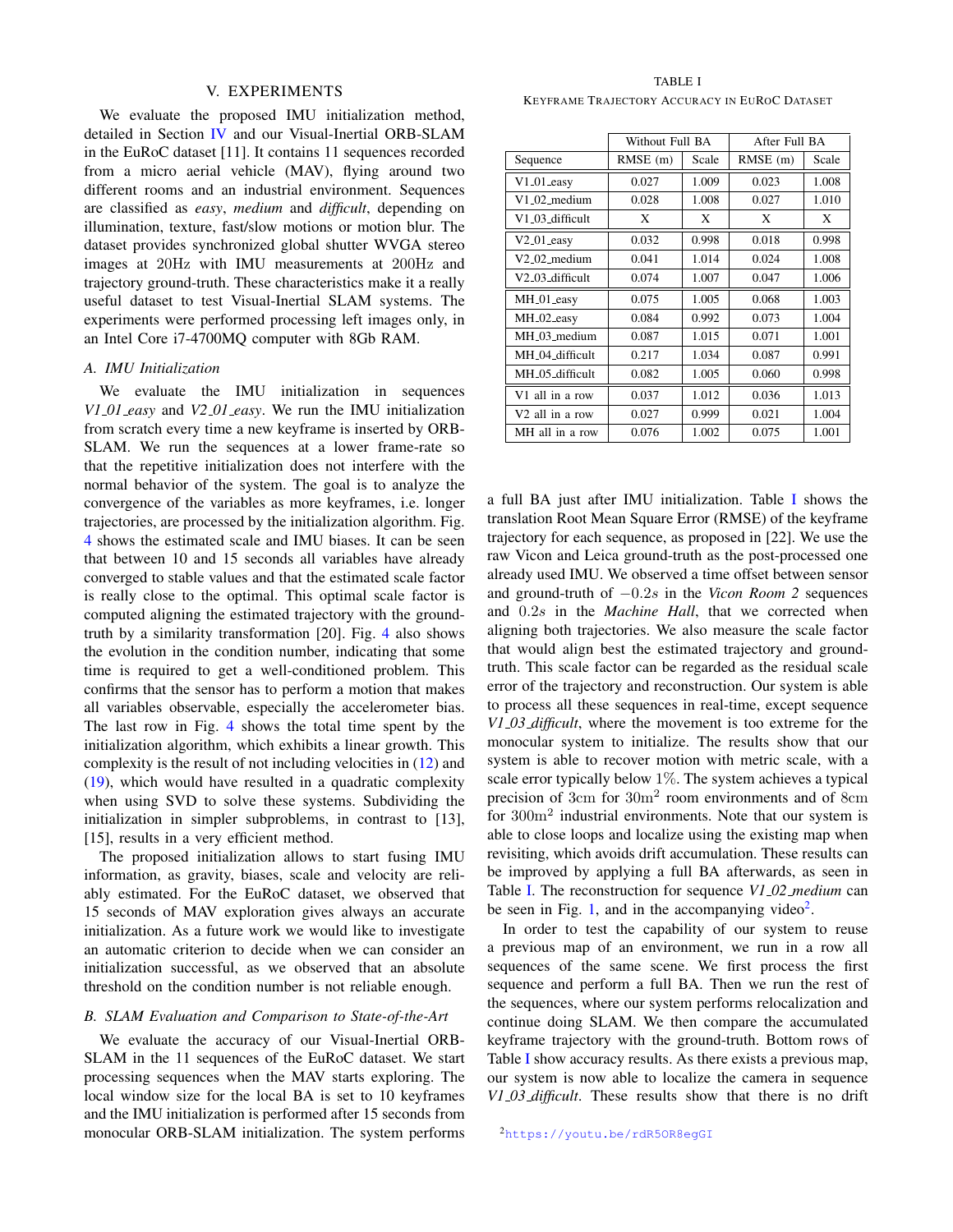

<span id="page-6-0"></span>Fig. 4. IMU initialization in the sequences *V1 01 easy* (left) and *V2 01 easy* (right). To generate these plots, we have run our initialization algorithm with all keyframes, each time a new keyframe is inserted. Note that the algorithm do not reuse any information from previous runs. However it can be seen how the scale (first row), gyroscope biases (second row) and accelerometer biases(third row) converge to stable values as the algorithm include more keyframes. Fourth row shows the condition number for the linear system used to compute the solution, and the last row is the time spent by the initialization algorithm.

accumulation when revisiting the same scene, as the RMSE for all sequences is not larger than for individual sequences.

We have compared our system with the state-of-the-art direct visual-inertial odometry for stereo cameras [2], which also showed results in *Vicon Room 1* sequences, allowing for a direct comparison. Fig. [5](#page-7-0) shows the Relative Pose Error (RPE) [23]. To compute the RPE for our method, we need to recover the frame trajectory, as only keyframes are optimized by our backend. To this end, when tracking a frame we store a relative transformation to a reference keyframe, so that we can retrieve frame pose from the estimated keyframe pose at the end of the execution. We have not run a full BA at the end of the experiment. We can see the error for the visualinertial odometry method grows with the traveled distance, while our visual-inertial SLAM system does not accumulate error due to map reuse. The stereo method [2] is able to

work in *V1 03 difficult*, while our monocular method fails. Our monocular SLAM successfully recovers metric scale, and achieves comparable accuracy in short paths, where the advantage of SLAM is negligible compared to odometry. This is a remarkable result of our feature-based monocular method, compared to [2] which is direct and stereo.

# VI. CONCLUSIONS

We have presented in this paper a novel tightly coupled Visual-Inertial SLAM system, that is able to close loops in real-time and localize the sensor reusing the map in already mapped areas. This allows to achieve a *zero-drift* localization, in contrast to visual odometry approaches where drift grows unbounded. The experiments show that our monocular SLAM recovers metric scale with high precision, and achieves better accuracy than the state-of-the-art in stereo